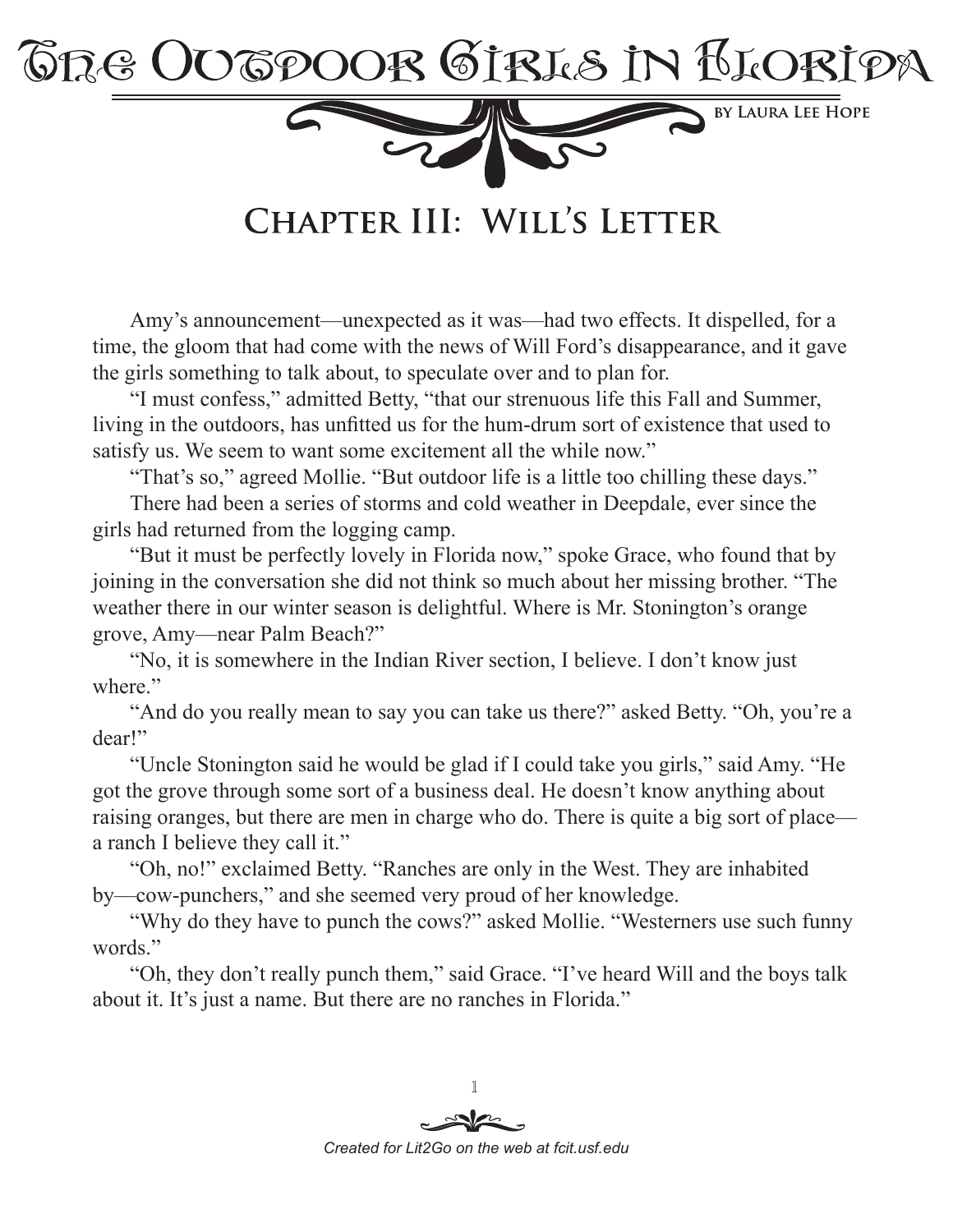"Well, then it's just a plain orange grove," said Amy. "There is a large house, some bungalows and other buildings. And there is a river and a lake—"

"My motor boat!" cried Betty.

"What's the matter with it?" demanded Mollie. "Do you see it?"

"No, but I wonder if we could take it along?"

"I'll ask Uncle Stonington," said Amy. "I'm sure you can. Oh, I do hope you girls can go! Do you think you can?"

"I'm going—if I have to walk!" declared Betty. "I can send my boat by freight, and we can have the most delightful times ever! Oh, Amy!" and she hugged her chum again.

"I'm not sure I can go," observed Grace, slowly. "If poor Will is in trouble—"

"We'll get him out!" cried Mollie. "Of course you'll go. And I'll go, too! We'll all go. We'll be outdoor girls down where there's no winter!"

"It sounds—enticing," murmured Grace, who did not like the cold weather. "Think of orange blossoms—"

"And brides!" completed Betty. "Oh, girls!"

"Silly!" chimed in Mollie.

"Is Mrs. Stonington very ill?" asked Betty. "You said something about her going down there."

"She is not at all well," spoke Amy. "Uncle Stonington is quite worried about her. I think when it came to getting the orange grove he took it as much on her account as on his own. The doctor said the air down there would do her good."

"Is it as bad as that?" asked Mollie, in a low voice.

"Well, she is not at all well," Amy replied. "But we all have hopes that a change will benefit her. I do hope you girls will come with me. I'll be so lonesome without you."

"Oh, we'll come," said Mollie, with much confidence.

They talked of the Florida possibilities at some length, and Betty was a bit anxious as to how she could get her motor boat down to the Land of the Everglades.

"You'll have to consult that sea-going uncle of yours," suggested Mollie.

"Perhaps I shall," Betty agreed, with a smile.

"Papa and Uncle Isaac are rather long," complained Grace. "I wonder what they are going to do?"

"If your father has to go South I'm sure Uncle Stonington would be glad to have him stop at the orange grove," said Amy.

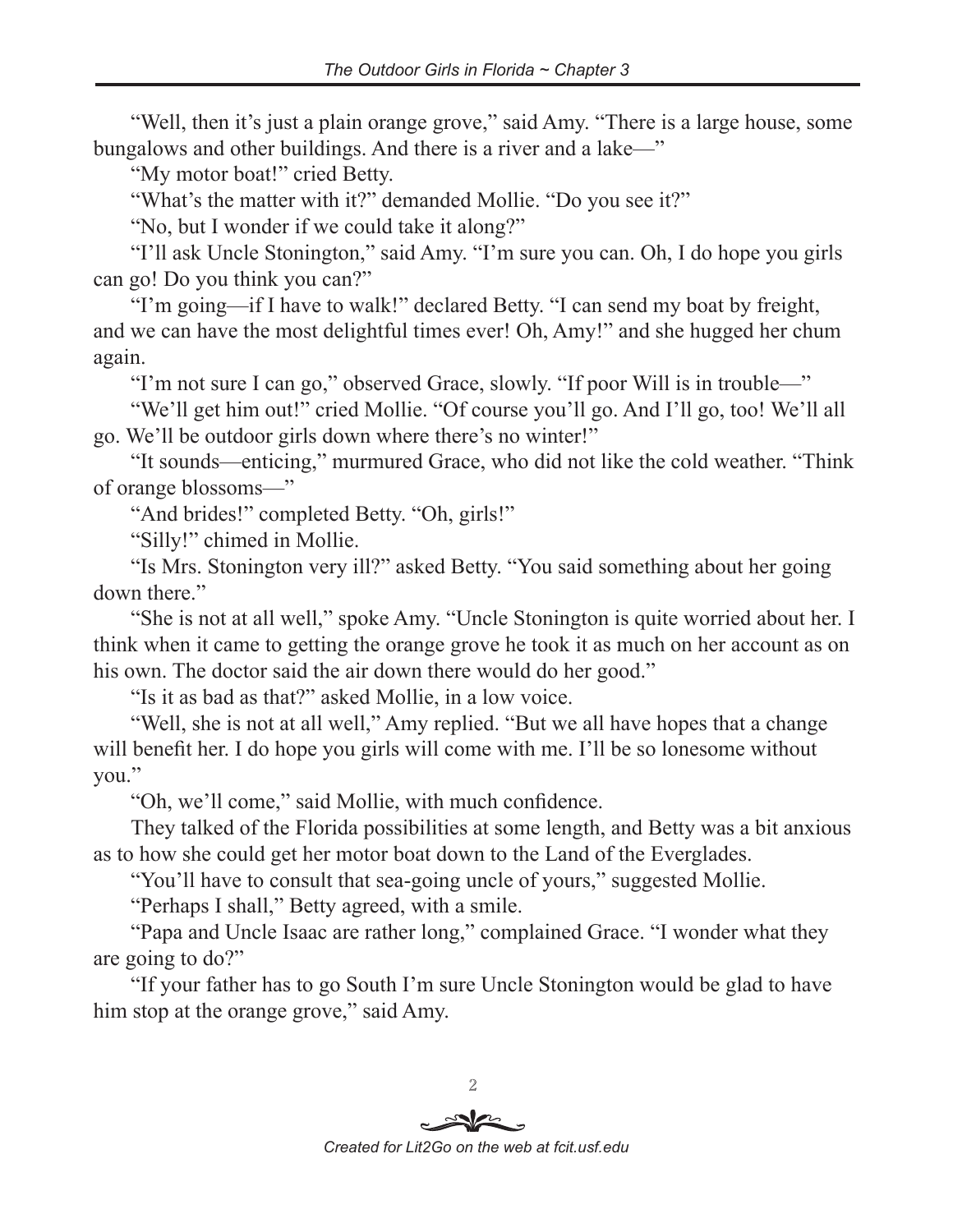"I don't know that he'd have time," remarked Grace. "If he has to search for poor  $Will$ -"

She was interrupted by the footsteps of her father and uncle as they came from the private library. Mr. Ford—as I shall indicate Grace's father—was speaking.

"Well, I don't see anything to do but to take a trip down there," he said. "When I'm on the ground I can decide what course to take. Writing is only nervous work. And yet I don't see how I can spare the time now."

"Perhaps I could manage for you," said Uncle Isaac. "If I find Will I can bring him back to the mill, and make him work harder than ever. Hard work—"

"No, no!" exclaimed Mr. Ford, quickly. "I think Will has been punished enough. I want to get him home, and then we'll map out a course of procedure. Perhaps I gave him too heavy a sentence," and, almost unconsciously, he glanced at his brother.

Certainly Mr. Ford, Sr., looked like an inexorable judge who would exact the last farthing of a debt, or the final round of punishment. Will had evidently had no easy time.

"Well, I must think about this Southern trip," went on Will's father. "Why, you girls look as though you had been talking secrets!" he exclaimed, not wanting to inflict too much of his family troubles on the visitors.

"We have!" cried Betty. "You are not the only one going South, Mr. Ford. We may go too."

"Go South? What do you mean?" he asked.

"Mr. Stonington has purchased an orange grove in Florida," Betty went on, "and Amy has asked us all down there. Do, please, say that Grace can go!" and she blew him a kiss, for the four chums shared their parents and friends as they did their—well, let us say—chocolates.

"Florida," spoke Mr. Ford, musingly. "I wonder if, by any chance, Will could have gone there? Many young men go down South in the winter to work as waiters in the big hotels. But I hardly think he would be so foolish. Well, of course if Grace wants to go—"

"I do want to, Daddy, but poor Will—"

"Oh, I'll find him. He has just gone off on some little trip, perhaps. Very likely he has written to us and the letter has miscarried. Or he may be carrying it around in his pocket, thinking he has mailed it. Yes, I think you may go, Grace, if the others do. Don't worry about your brother. We'll have trace of him soon."

"I'm sure we all hope so," said Mollie, impulsively. "We are thinking of taking Betty's boat down with us."